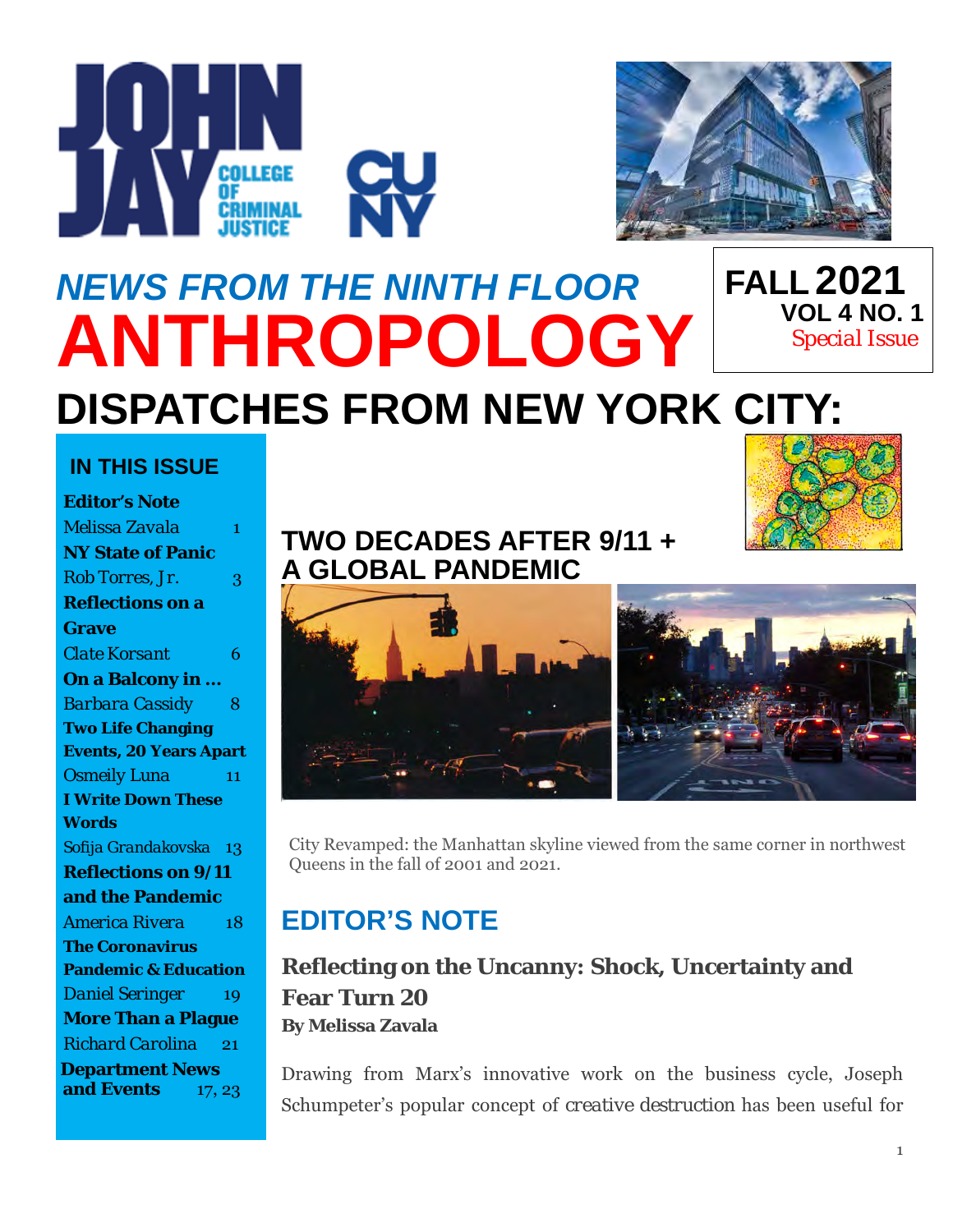articulating the incessant drive under capitalism to create new economic structures out of older ones. This process of annihilation, devaluation and reconfiguration is especially visible in New York City as new crises increase turbulence. The city was the site of the most damaging terrorist attack in U.S. history at the turn of this century, later becoming the initial epicenter of the global pandemic 20 years later. It is also the seat of Wall Street, a powerbroker in the political arena, and a critical site for innovations in technology and culture. It is an important port, and both representative and unrepresentative of the rest of the country. As a result, NYC offers anthropologists productive avenues for exploring sociopolitical and ecological changes to landscapes disrupted by devastation and urban redevelopment. The city represents a laboratory for understanding global processes at the local and international levels. This special issue thus reflects on this late cycle of destruction and renewal through an exploration of the strangeness of what has become ordinary: everyday experiences of awe, fear, grief, loss, shock, and terror, now normalized from a young age over lifetimes for many New Yorkers. The narratives contained here follow a familiar trajectory. Beginning with shock and fear, this issue opens with a memory from a recent alumnus of the department, then a young boy experiencing historical change he could not immediately assimilate. That confusion is followed by recollections from a college student learning abroad at the time of the attacks who must piece together a seismic shift personally from afar and a new mother filled with fear but now reflecting on what followed. Punctuated by an exploration of grief through poetry, the issue considers the aftershocks of death and threats to health from the perspective of students with no first-hand memories of 9/11 now adapting to virtual worlds and what they have lost, concluding with a fictionalized tale of love and loss during the pandemic. The images included in this issue feature some all-too familiar scenes from the past two decades of changing skylines, displacement, and protest in search of hope and justice in the city.



What's in a name? Recreating the city anew out of the old in the 21<sup>st</sup> century: 5-Pointz then and now.

#### **Melissa Zavala is an Adjunct Assistant Professor studying waste, urban ecology, and biodiversity in New York City - [mzavala@jjay.cuny.edu.](mailto:mzavala@jjay.cuny.edu)**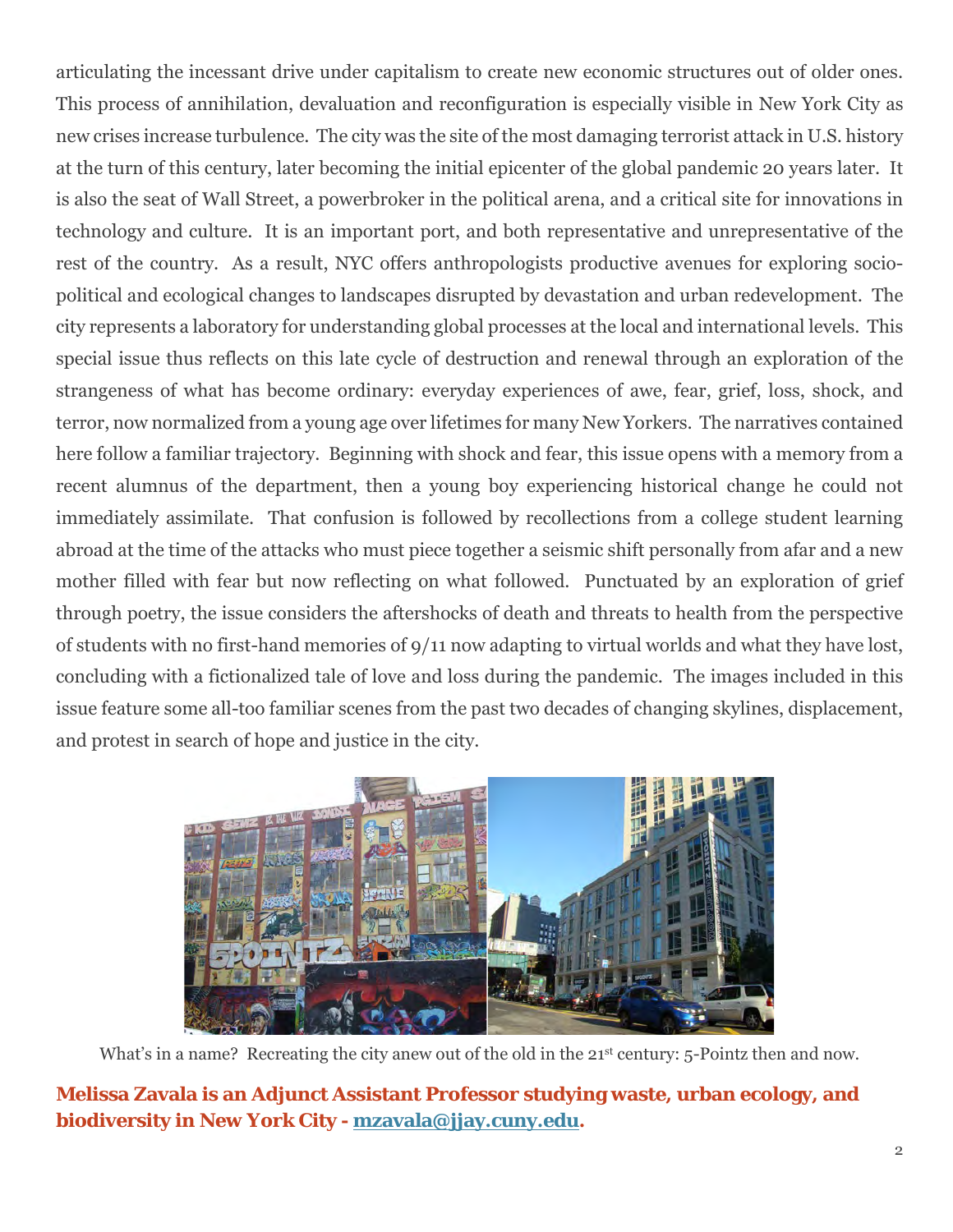# **NY State of Panic**

**By Rob Torres, Jr.**



When I think about September 11, 2001, I try to remember where I was and how I felt. That morning I was in science class being taught by Mr. Schatt, a brown-haired stoic teacher who would deliver the shocking truth to our class. I remember I was sitting in the far-left corner of the classroom and a distance from the windows on the right side of the room where we could see the smoke coming from the World Trade Center. We continued to stare in confusion as Mr. Schatt left the room to get answers as to what was going on. When he returned, he stopped just at the doorway, looked at us and said: "I have just been told that an airplane crashed into the World Trade Center". If he said anything after that, I honestly don't remember what it was. I remember getting bits and pieces of information as the day went on in school and learned that it was an act of terrorism. I can remember seeing my friends being picked up one by one as the day continued and I remained in school for the rest of the day. I felt uneasy walking home, as if there were more planes to come. What did I know? I was an uniformed 12 year old and before any of this was only concerned with my upcoming birthday.

### *The attacks on September 11, 2001, left me feeling afraid and vulnerable.*

I remember when my mother got home, I asked her why she didn't come and get me. Some of my cousins were home and I felt slighted. "*They* said school was the safest place for you to be," my mother replied, and I understood. When I asked her what her day looked like she recalled it this way: "It was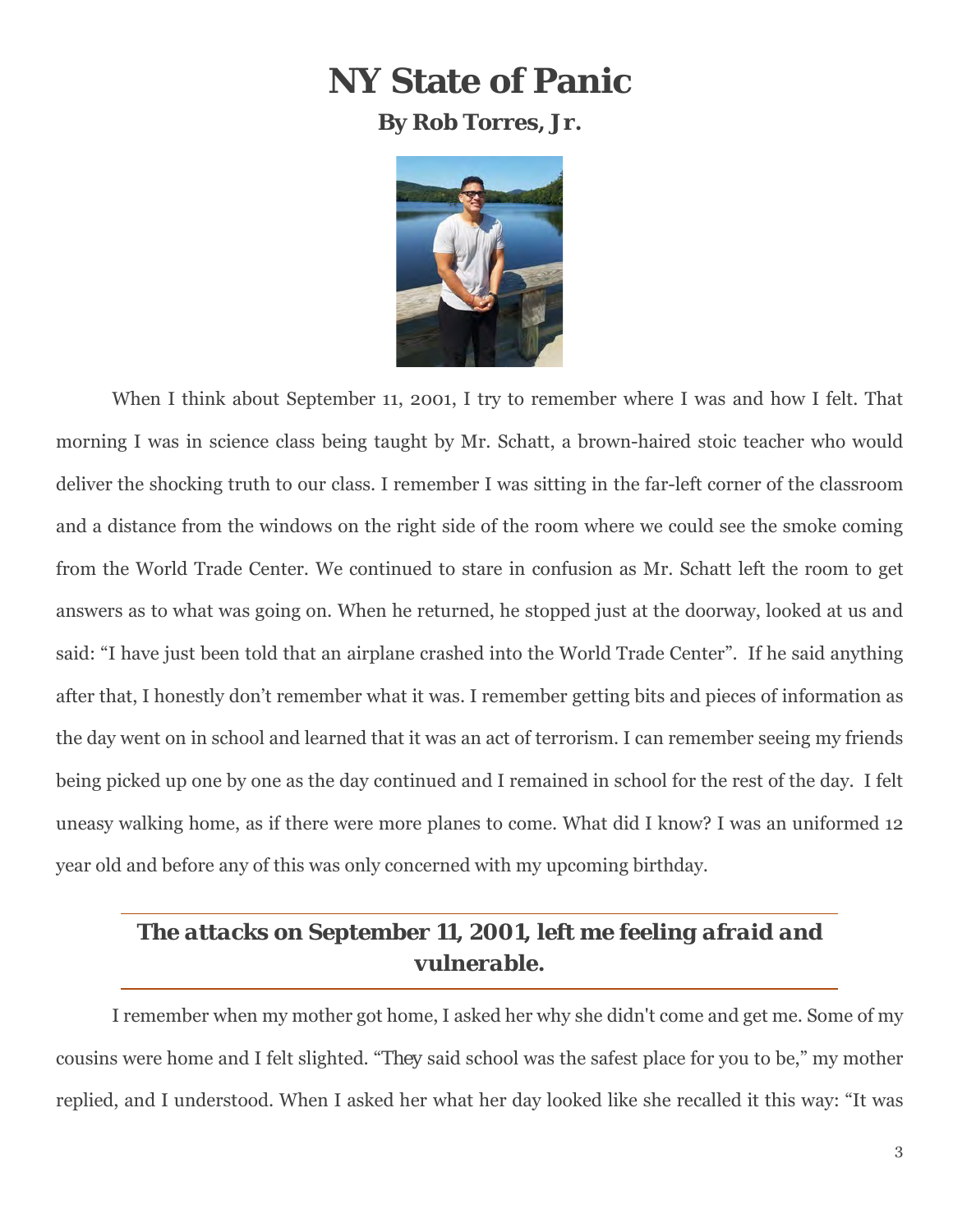such a weird day. It was just unreal and hectic." At the time, my mother worked for Metrocare as a call dispatcher and that day she was responsible for sending ambulances to the WTC. My mother remembers that an EMT for Transcare unfortunately passed away that day, but she did not know her. My mother's partner, Ed, did, however. He trained her and was dispatched to the WTC as a member of the National Guard. My mother filled in the blanks for me as far as what the rest of the September 11th evening looked like at home. She remembers a candlelight vigil the city participated in at 8 p.m. as the shock was impossible for her to ignore.



One of the many spontaneous shrines at precincts and firehouses around the city following the attacks on September 11, 2001, this one from the 14th Street-Union Square subway station.

The attacks on September 11, 2001, left me feeling afraid and vulnerable. To think that a group was so angry they saw fit to murder thousands of people and crumble buildings frightened me to my core. I couldn't think about how I was going to turn 13 in a few weeks. No, my thoughts only focused on my lack of safety in the city where I was growing up. When the Twin Towers fell, my home lost television reception, forcing my family living upstairs to watch our news downstairs with my grandparents and we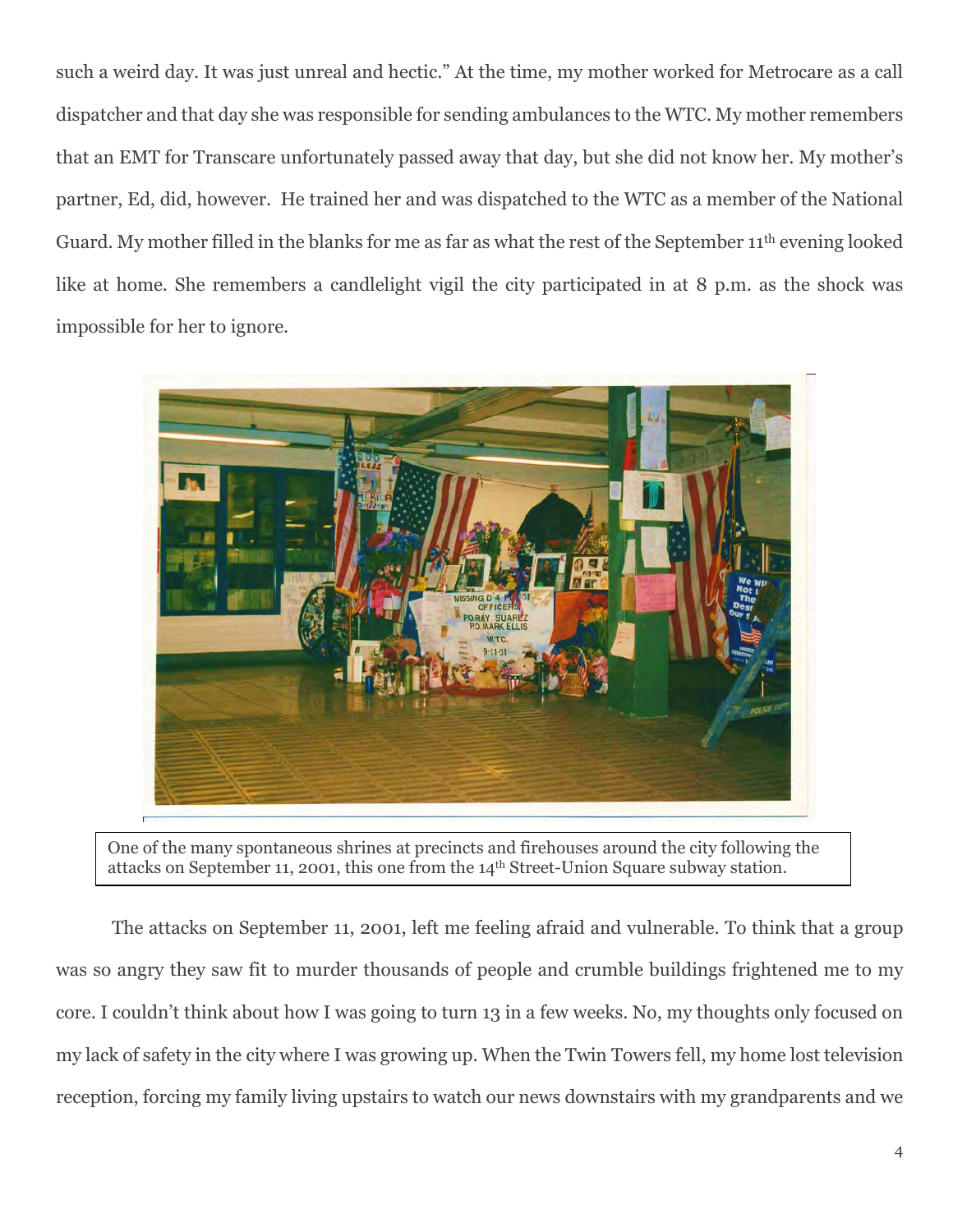huddled together learning what had happened and why. My family always had a hard time coming together, but not then; we were closer than ever before as I'm sure was the feeling in the rest of the city and the country. I couldn't even tell you what I got for my birthday that year, gifts serve as totems in order to recall my childhood, but I've got nothing but anxiety to show for that year. I only remember living looking at the sky, worrying that a day like 9/11 could happen again.

As the weeks passed, September turned to October and into November. The world had changed. I remember the threat level being implemented: green meant safe, yellow meant stay vigilant, orange meant more concern than normal, and red was high alert. Color-coded fear only left me with more anxiety as to how safe I could feel growing up in New York. Then on November 12, 2001, that fear that I can only feel but not describe as experienced on September 11, returned. A commercial plane went down in the Queens neighborhood of Bell Harbor two months and a day after the 9/11 attacks. As a kid growing up in New York, all I could think was "They're attacking us directly". I would pay great attention to the news that day and learn that it wasn't a malicious attack but an error having to do with the plane and pilot combined. Those families' losses were not eased by this news, 9/11 taught me that life and moments that might seem inconspicuous are worth cherishing.

It's hard to understand what's going on around you as a kid when you're going through it, like trying to explain to someone who's drowning how to swim from the shore. I'm too busy keeping my head above water to learn how to survive. It took time—it's taking time. When safety is shaken, that is something else. Since then, I have walked around the city with a sense of hyperawareness. The truth about New York City is that as wonderful as it is, it can be just as treacherous, and I've adapted in a way that has shaped me since September 11. Is it for the better or worse? I believe it's neither. I've simply known that to be a New Yorker is to know how to survive.

#### **Rob Torres, Jr. graduated this year from John Jay College with a degree in Anthropology.**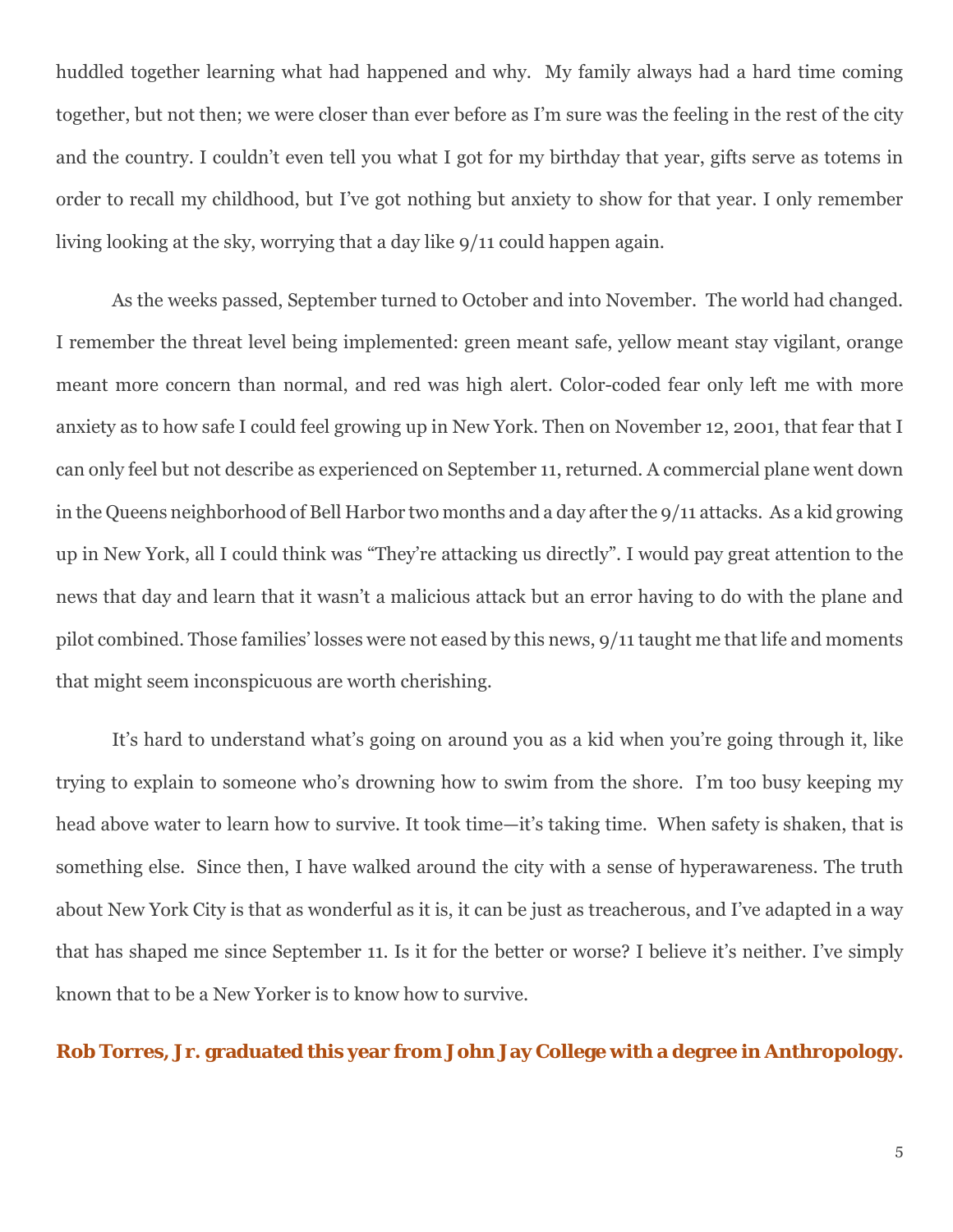# **Reflections on the Grave in Lower Manhattan from the "Cradle of Humanity" in East Africa By Clate Korsant**

It was Tuesday, and I was preparing to hike through a bamboo forest on Mt. Kenya. There weren't any cut paths or trails through this forest, so my companions and I followed animal tracks that had pushed down the thick bamboo which inevitably meant we also followed animal dung. I don't know if it belonged to an elephant, rhino, or buffalo, but my hand was thrust towards the ground landing directly on one mushy pile after a wayward branch wedged itself between my 50 lb. backpack and the back of my head. I overdressed that chilly morning and remember shedding layers once I became a bit dehydrated, overheated, and dizzy. These were the extent of my concerns hours before nearly 3,000 people would be killed during the worst terrorist attack in US history.



Ancient canyons containing deep history and hominin remains.

We—the students and instructors on this National Outdoor Leadership School (NOLS) semester in East Africa—would not find out until Saturday that September 11th meant so much more than "last Tuesday". We only discovered the real significance of the day because we were being re-rationed with ten more days of food. This rationing came with Kenyan newspaper articles listing incorrect numbers of those dead, injured, or missing. The total number of employees (some 30,000) who worked in the World Trade Center were reported as missing. We were shocked and lost without much of an idea about what was going on. Instructors separated our group into two: some would stay on the Mountain and others would return to base camp to call home, reassess options, and rejoin us later. Along with the newspapers, I received a brief email from my father, straightforward but reassuring. I decided to stay the course on Mt Kenya. I thought of my family in New York City; my cousins from Staten Island who work for the NYPD; the EMTs and the fire boat captain. I would later learn about their responses on that day, and how two brothers embraced when they found one another amidst the devastation. I'm proud of my cousins.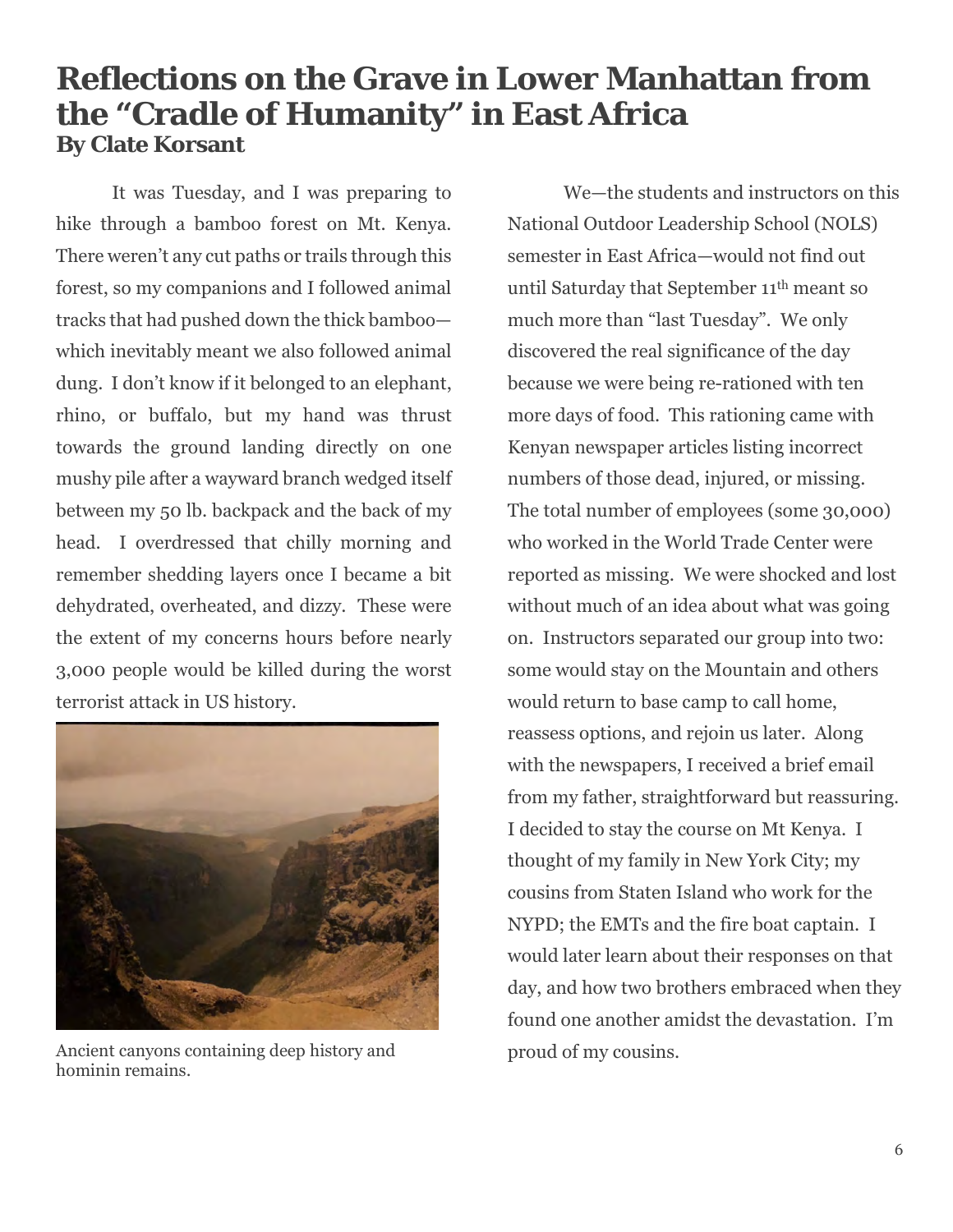## *We were so far away from the lived reality of most Americans—of most citizens of the world, for that matter.*



Contemporary chasms containing current history and human remains: the Grave Downtown.



Across the continent of Africa and the Atlantic Ocean, the 18-year-old version of myself had a completely different experience than most people of the attacks on September 11th, 2001. Yet somehow it was intimately felt. The Twin Towers were iconic and representative of New York City. After that Tuesday, they were

transformed into icons of loss—buildings that, like so many loved ones, no longer stood. For some reason I had thought of the last time I saw these buildings and told that story to the group before we split up. Only a few things really changed for those of us during our semester in Kenya: we noticed anti-American graffiti and we avoided staying in Lamu, opting for a guarded camp not far away. Most of the Swahili coast of Kenya is Islamic, and as a bunch of backpacking students, we were in quite a bubble. We were so far away from the lived reality of most Americans—of most citizens of the world, for that matter. We were especially removed from those lived by New Yorkers in the city where I was born. One of my favorite memories from that semester is playing soccer at sunset on a tiny sandy island in the Indian Ocean with a bunch of Swahili sailors and fisherman. Very far, indeed.



**Clate Korsant is an Adjunct Professor in Anthropology whose work is on the political ecology and history of socio-environmental conflict in southwest Costa Rica [ckorsant@jjay.cuny.edu.](mailto:ckorsant@jjay.cuny.edu)**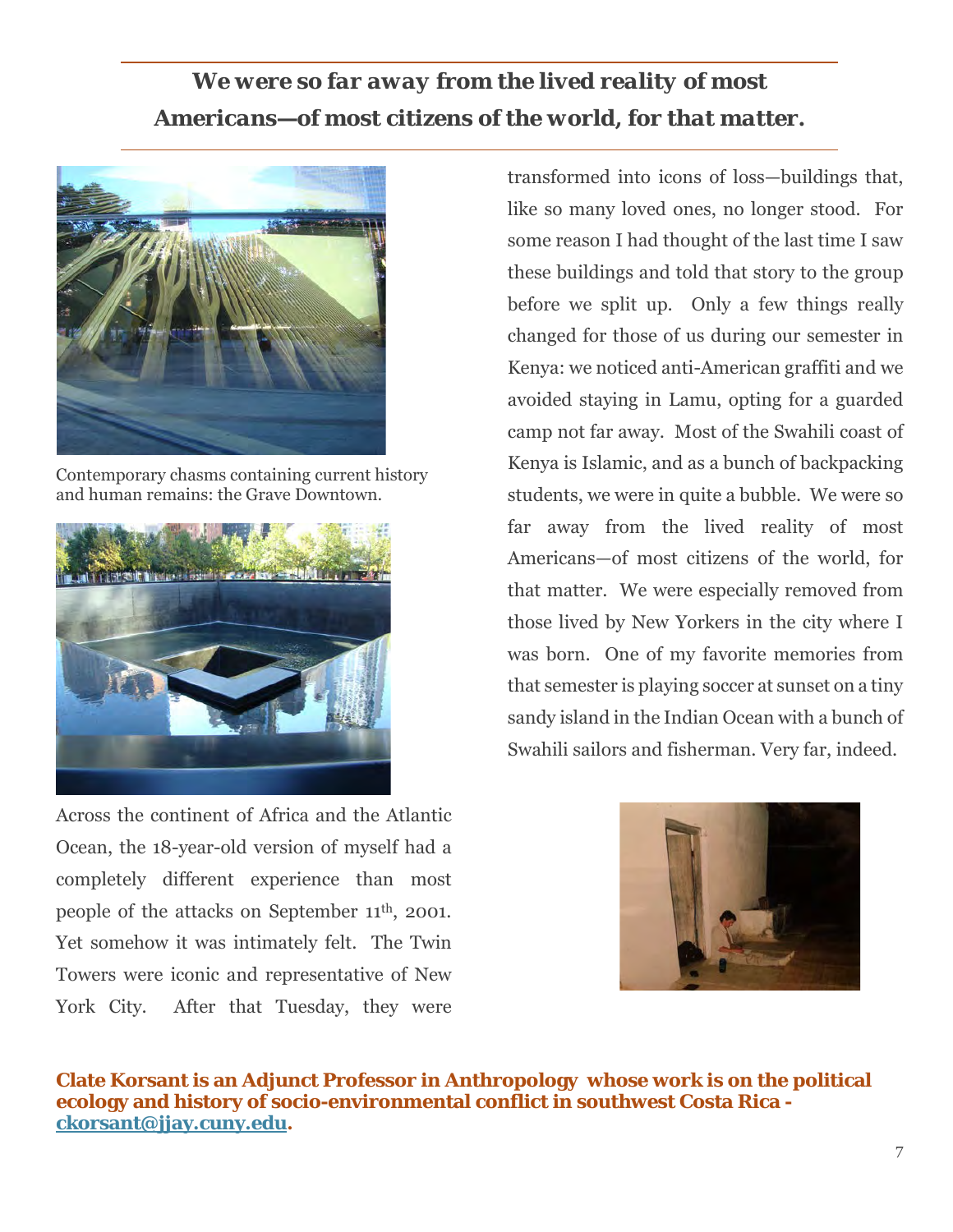# **On a Balcony in Cividate Camuno 9.11.21 By Barbara Cassidy**



Time is a weird thing. I am not the first person to say this. When I was a kid, the time from September to Christmas felt like a lifetime. When my mother said, "You will be grown up before you know it," it felt like a cruel joke. And then the last twenty years as an adult seem to have elapsed outside my watch. Wait, what? When and how did things happen? Could it really be twenty years since that day in New York?

It is said that our relationship to time is all perception. If you have only lived a short amount of time, a year is a larger percentage of your life and thus, it feels longer because of this percentage. When you are older, a year is an increasingly smaller percentage of your existence, and thus it feels shorter. I find this interesting. I don't know if it's true or not. What if there is actually something that does make time go faster the older you get? I sometimes hear from people that time is not real, it is a construct. But my twenty-year-old daughter is not a construct. She is real. She is twenty and I can see her being twenty, looking twenty, living twenty.

#### So there.

I remember having a recurring dream of carrying her in my arms as I ran through the streets of New York City, skyscrapers crumbling around me. I am trying to protect her from the apocalypse. I remember waking up in the middle of that first night after, thinking my apartment building was on fire because the burning smell from Manhattan had wafted over to south Brooklyn. I remember this heaviness, a hopelessness, and thinking the world will never recover, I will never feel happy again. There was a naivete in that thought, for the world has dealt with many similarly horrible things throughout history and continues to do so. My little world as a provincial New Yorker hadn't gotten hit this hard before.

That kind of thing smacks you around. I had felt so desperate. I wanted to work at the site, but I didn't have any of the skills needed. I was no iron worker or construction person. People like me were not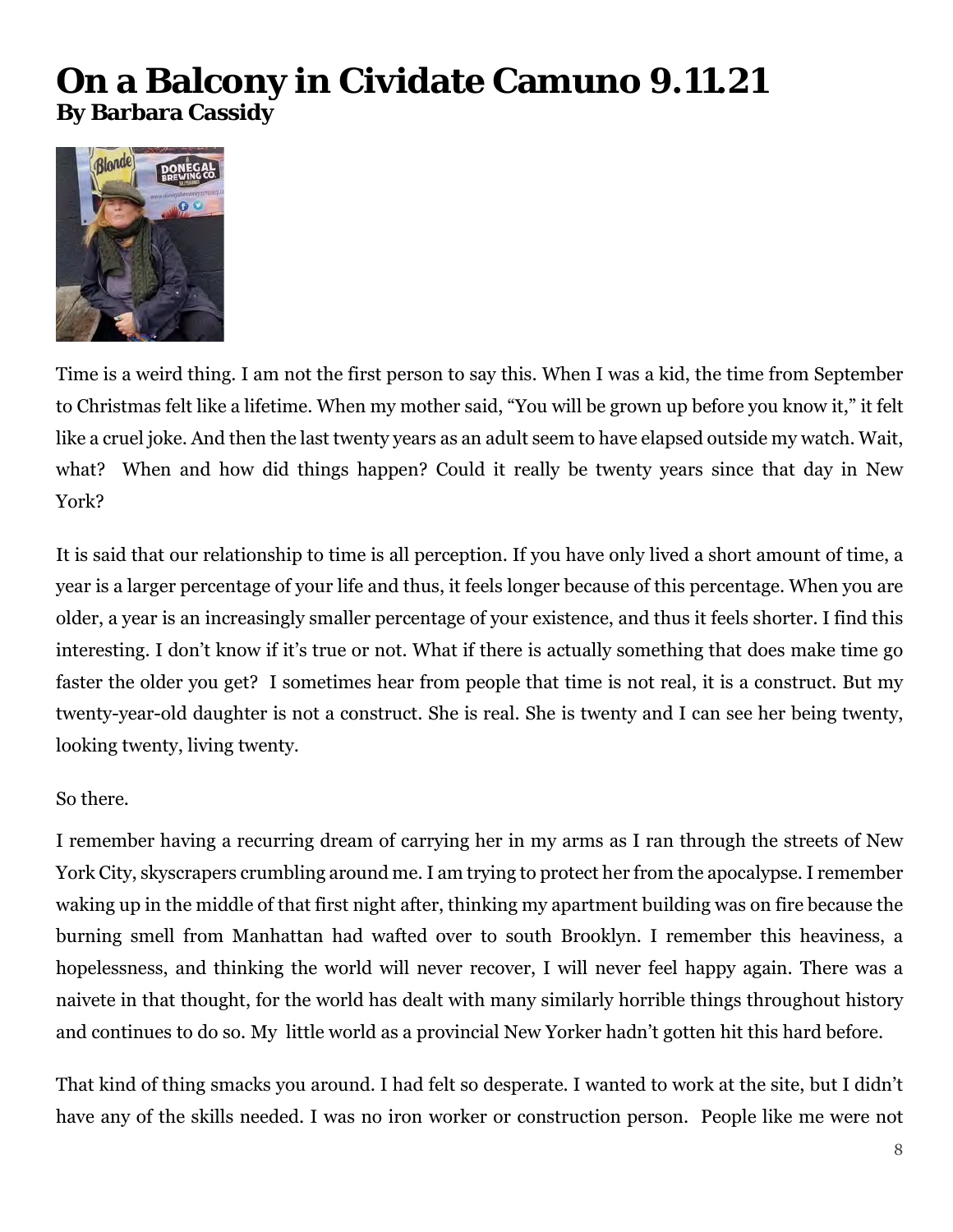needed. My husband kept saying, "But we have to take care of the baby". I thought, what about the people who were suffocating underneath the pile? I can pull them out and save them. Someone, let me. Someone, let me do my job.

It was not my job. Or if it was, I didn't do it. It was an impossible job.

*We must never forget … [t]he horror that was created in the name of the original horror.* 

For the twentieth anniversary of this date, I was in the Italian Alps, or the Pre-Alps as Italians call it. I was at an artists' residency (RUC), a beautiful welcoming place where I could devote some precious time to writing. Focused time. The pandemic seemed to sap my writing self, and somehow I was not able to do what I wanted to do. I left with an idea and a passed deadline, a deadline that nobody really cared if I made or not.



writer.



A room with a view, perfect for a The view: the Italian Alps, a world away.

None of the artists at the residency mentioned the date at the communal dinner.

I said, "It's been twenty years. It's the anniversary."

"Wow. it doesn't seem like twenty years."

"No."

"And all that was done in its name."

"Yes."

"Imagine if something different happened."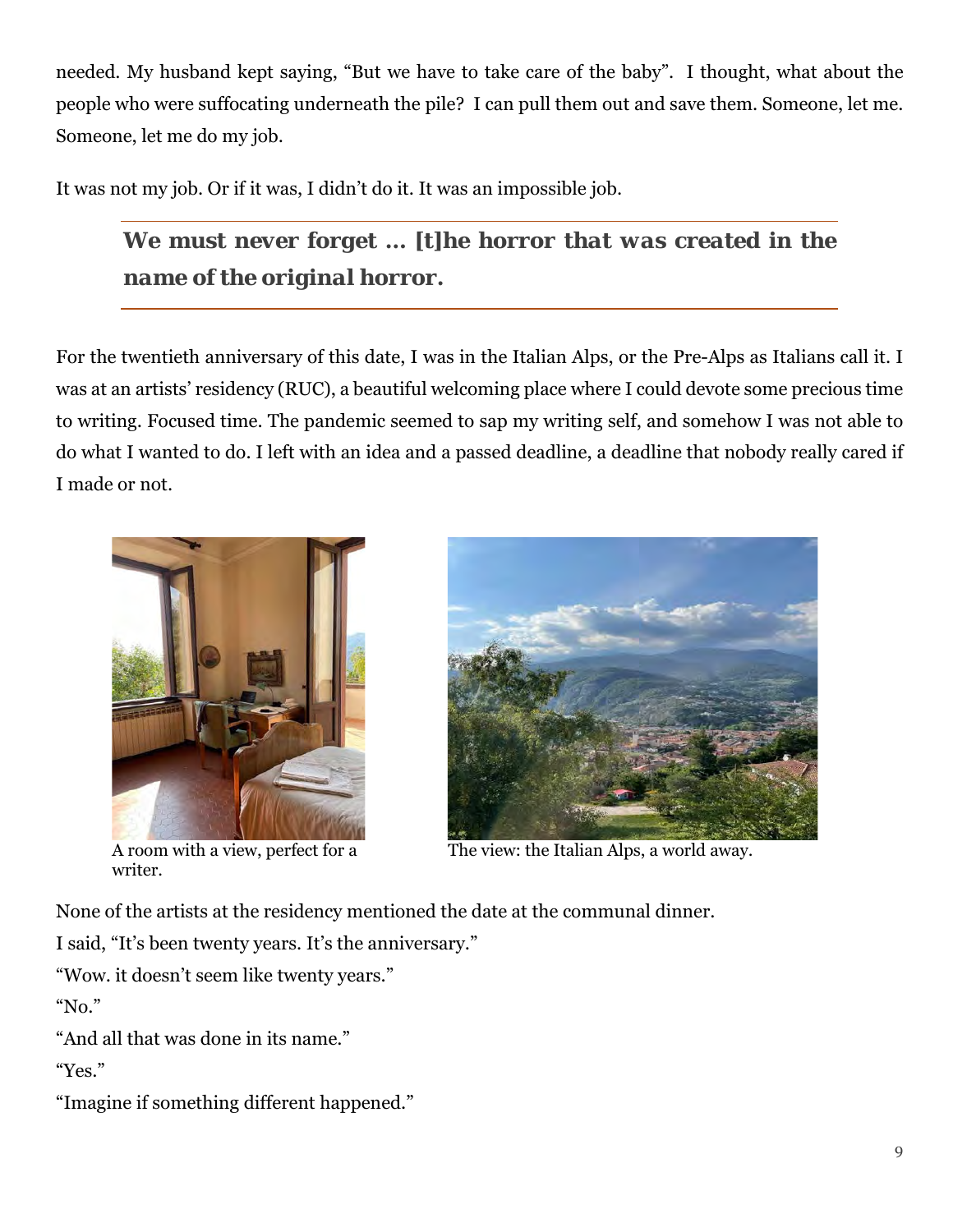### "After?"

"Yes."

We ate and I left early, returning to my room to be with my New Yorkers on this day, to listen to the names of the dead, and try to feel alive again.

It is right to think of another "after", the after we created was/is criminal and horrific. We must never forget that. The horror that was created in the name of the original horror.



A view from South Brooklyn of the Freedom Tower under construction, dwarfing all else in a show of might.

But at this moment, in a time that did seem finally frozen, in Italy, on 9/11, I wanted to go back and try to feel that horror again.

Because I forgot something about it.

#### **Barbara Cassidy is a playwright, a professor, and the administrator in the Department of Anthropology - [bcassidy@jjay.cuny.edu.](mailto:bcassidy@jjay.cuny.edu)**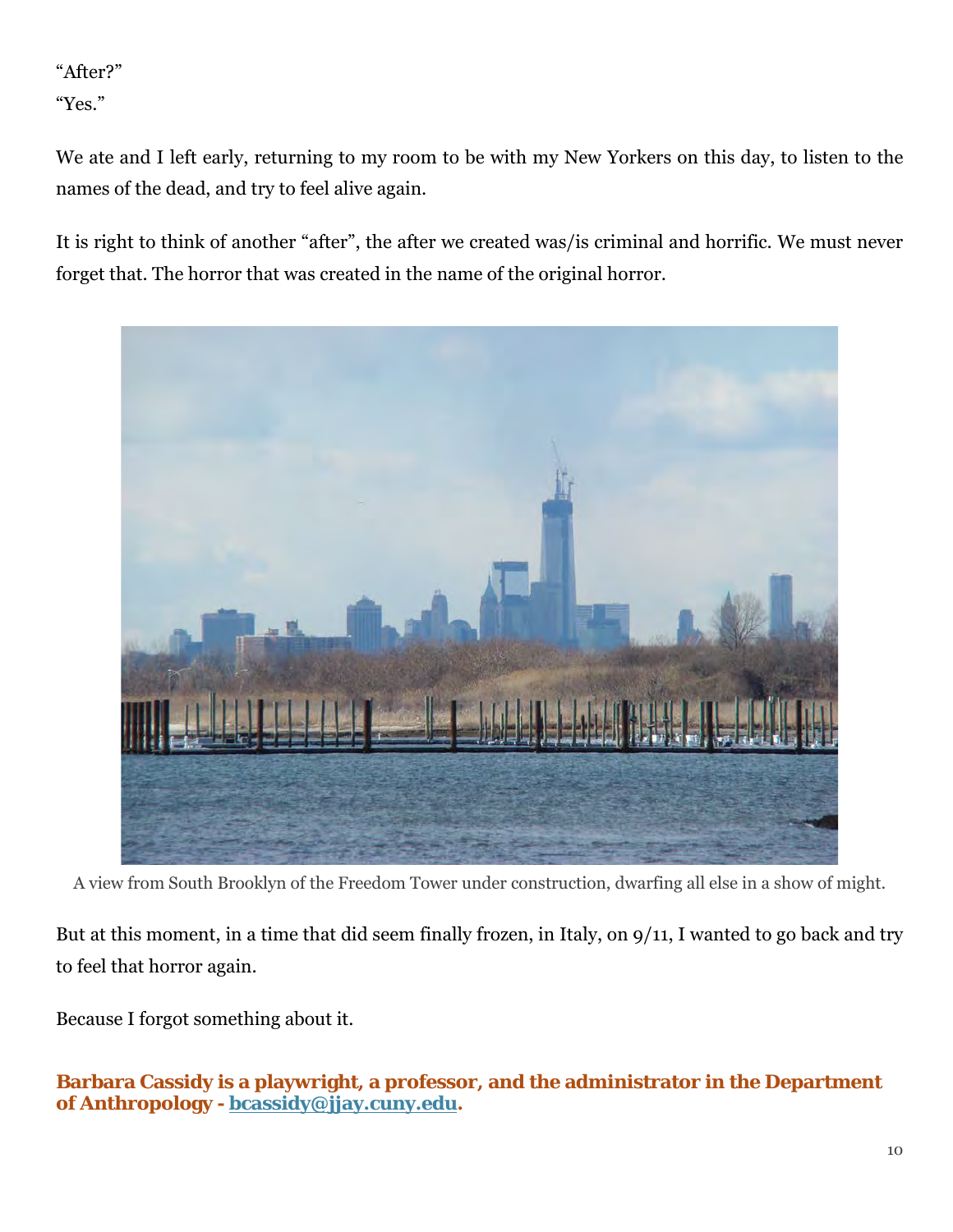# **Two Life-changing Events, 20 Years Apart: On the Impacts of 9/11 and the Coronavirus Pandemic**

**By Osmeily Luna**



September 11, 2001, is one of the most heartbreaking and unforgettable events to ever occur in the United States—and to the world considering all felt the sadness that followed. The

9/11 tragedy affected thousands of families, paramedics, firefighters, citizens, civilians, workers, cops, and children. It made widows and widowers, children were partly or wholly orphaned, and it cost 2,997 people their lives. While that number seems small against the losses resulting from the pandemic, that total seemed endless that morning. Those who survived have ongoing



month and ten days before I was born, I can't say I experienced the day firsthand. My mom and some of my family members worked at the Towers or nearby, though luckily none had gone to work.

> Some people say babies can feel emotions in utero, and I like to think that I knew the sadness my mom felt before I was born.

In contrast, Coronavirus is something I have experienced and continue dealing with every day. A virus took everything I was used to, including my everyday routines. My "normal" day-to-day schedule included being on campus with my friends, going to my dance company, going out to eat, and

fear and anxiety; many were mentally and physically affected. As a result, 20 years later, some survivors are still suffering from PTSD and trauma. At the time of the event, which was a other everyday activities. Then, from one day to another, a virus called COVID-19 took normality

The Survivor Tree - charred and bent by the devastation on 9/11 now stands restored, a symbol of resilience at Memorial Park.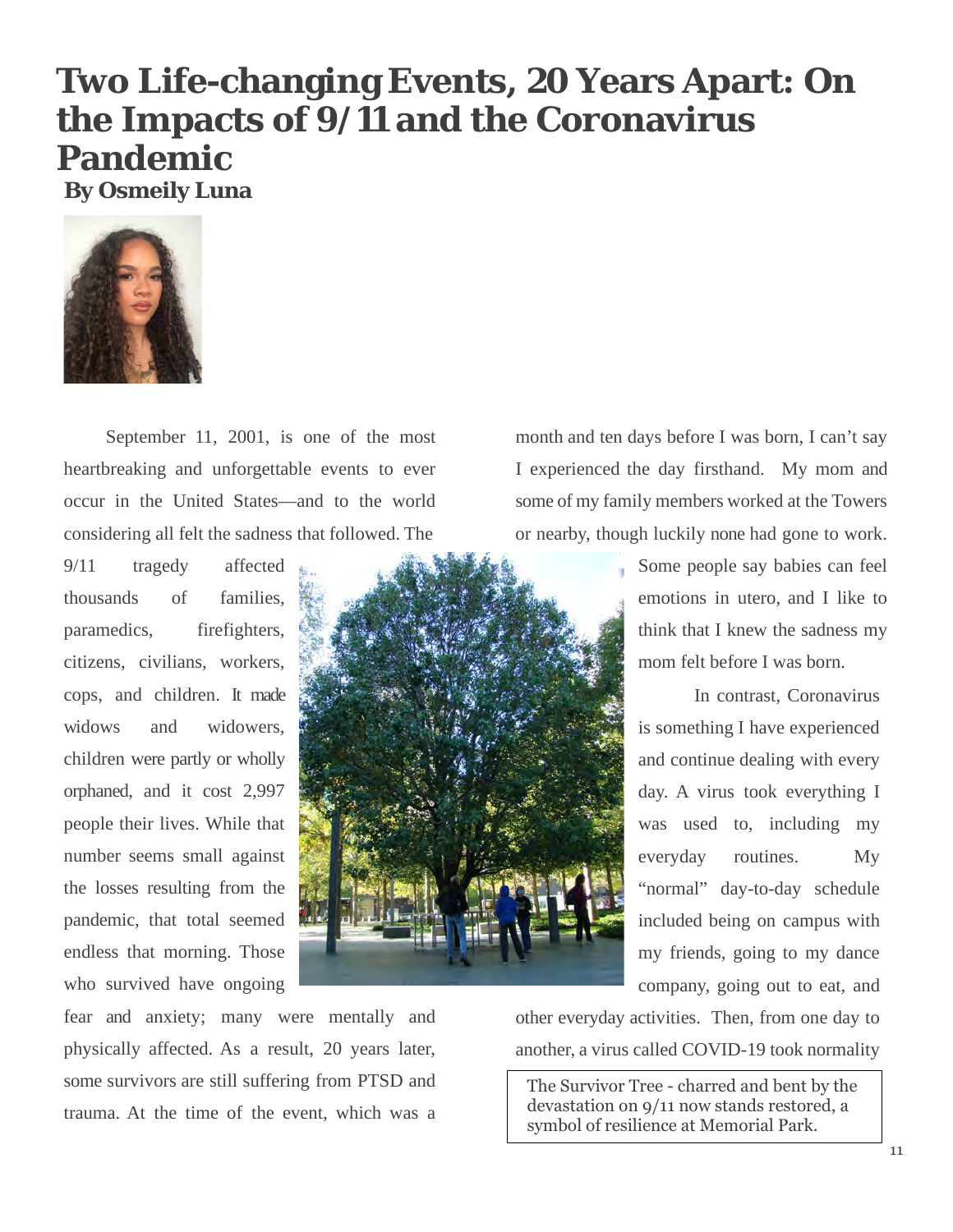away from me. As if it was yesterday, I remember how March  $9<sup>th</sup>$ , 2019, was my last day on campus. I thought it would be a two-week or two-month interruption, but here we are, almost two years later, fighting to get back the life we once knew as "normal". I know many of us had doubts, especially students, since many were not only worried about being exposed to a virus that kept spreading quickly but thinking of how schoolwork would work online. Everyone is different; some can learn hands-on, virtually, and in-person, and some through explanatory videos. I don't fit these learning styles. Still, thankfully, I've pushed through four semesters, including this Fall, with excellent grades and have not been exposed to the virus. What helped me get through those semesters has been the return to dance rehearsals with all my team members. Dance has always been my escape, and the dance studio has always been where I can express myself through movement and get rid of all the pressure and moments of sadness. To have that back after four to five months of quarantine helped me.

As I reflect on both events, even though I've only lived through one, I'd like to think it has helped me view the world from new perspectives. This year, the country mourned the  $20<sup>th</sup>$  anniversary of the 9/11 tragedy. We reflected on the many heroes who died trying to save others, the heroes who survived but lost a part of themselves that day, the families who mourned a loved one who couldn't be buried traditionally with a memorial. In sum, we mourned for all we wish could have got out in time.

If there is anything these two events have taught me, it is to cherish everything and everyone around me more. The privilege that we have to see our loved ones leave and return home, along with the ability to be outside, is something many individuals have taken for granted. After months of finally being able to roam the streets, see my friends and family, and have access to things around me, I feel more grateful than I've ever felt before. The feeling of the sun against my skin, the wind blowing through my hair, and socially interacting changed my perspective in life. I started seeing beauty in everything around me, for example, trees. That may seem silly, but before COVID-19, I saw trees as this woody plant with green leaves, and all looked the "same". However, when I was able to return outside, I noticed how even the same types of trees grow differently—in different shapes, heights, patterns, and are distinctive one from the next. This is not to say I haven't cherished life before, but rather to praise the things I've failed to notice before I got my "normal" life taken from me.



Praise to the beauty in all things.

**Osmeily Luna is now a student in the Ph.D. Ronald E. McNair program at John Jay College of Criminal Justice, 2021.**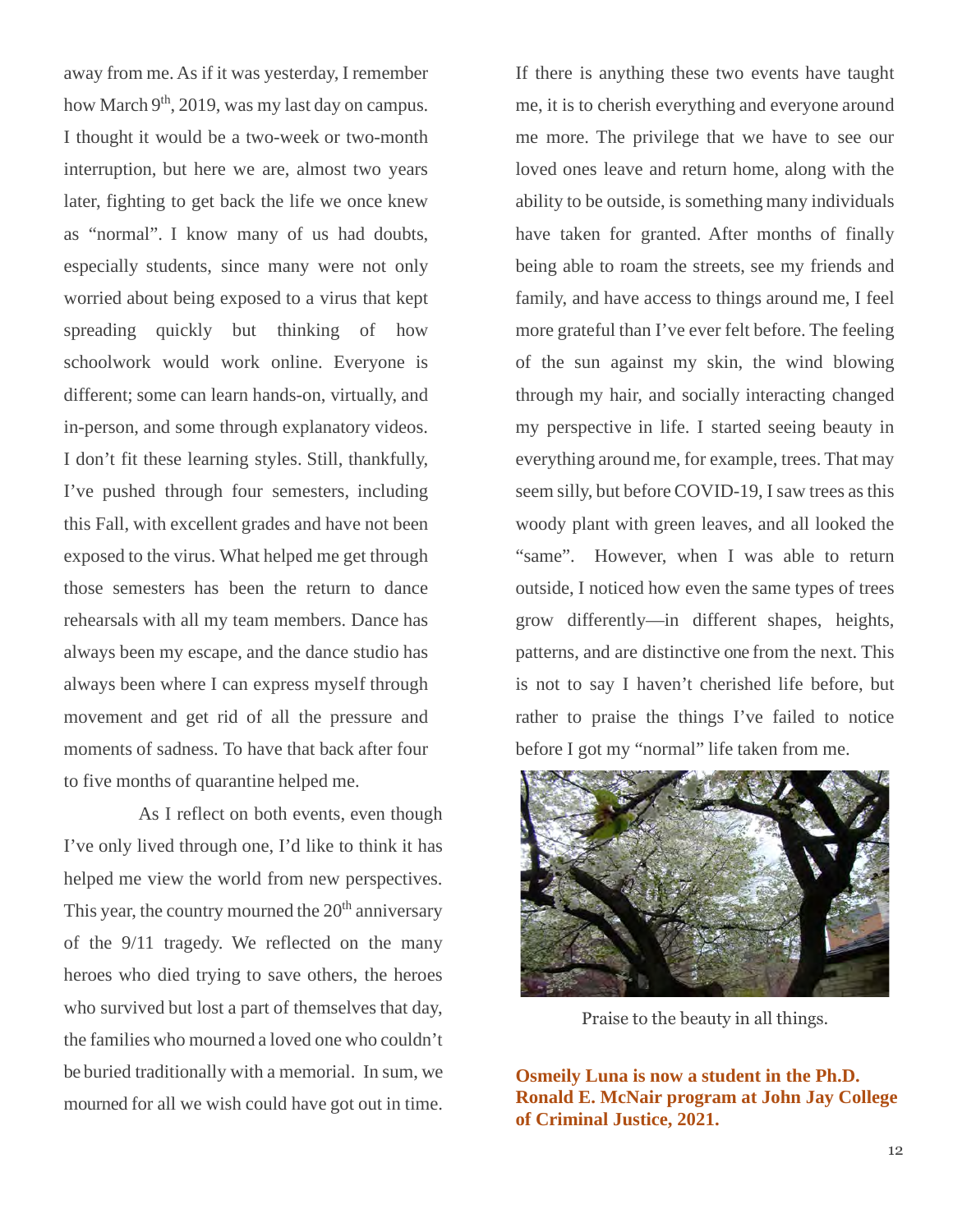

# **I WRITE DOWN THESE WORDS**

**Sofija Grandakovska**

Дали некогаш ќе знам на кој јазик<br>зворувал предокот на дедо ми? Ниту<br>Бава ми не ми кажа. Нив дваји на<br>сега повеќе ги нема. Се уште Погодувам во празно. И мислам силно. На нив.  $(2nnpqxu, 20u, 8fwd.)$ 

"Epigram 1", Handwritten verses in Macedonian by Sofija Grandakovska.

—An ethical will letter-poem to my mother

I write down these words for the weakness slender and thin, strained as a fog it slowly stretches in a luminous and light air.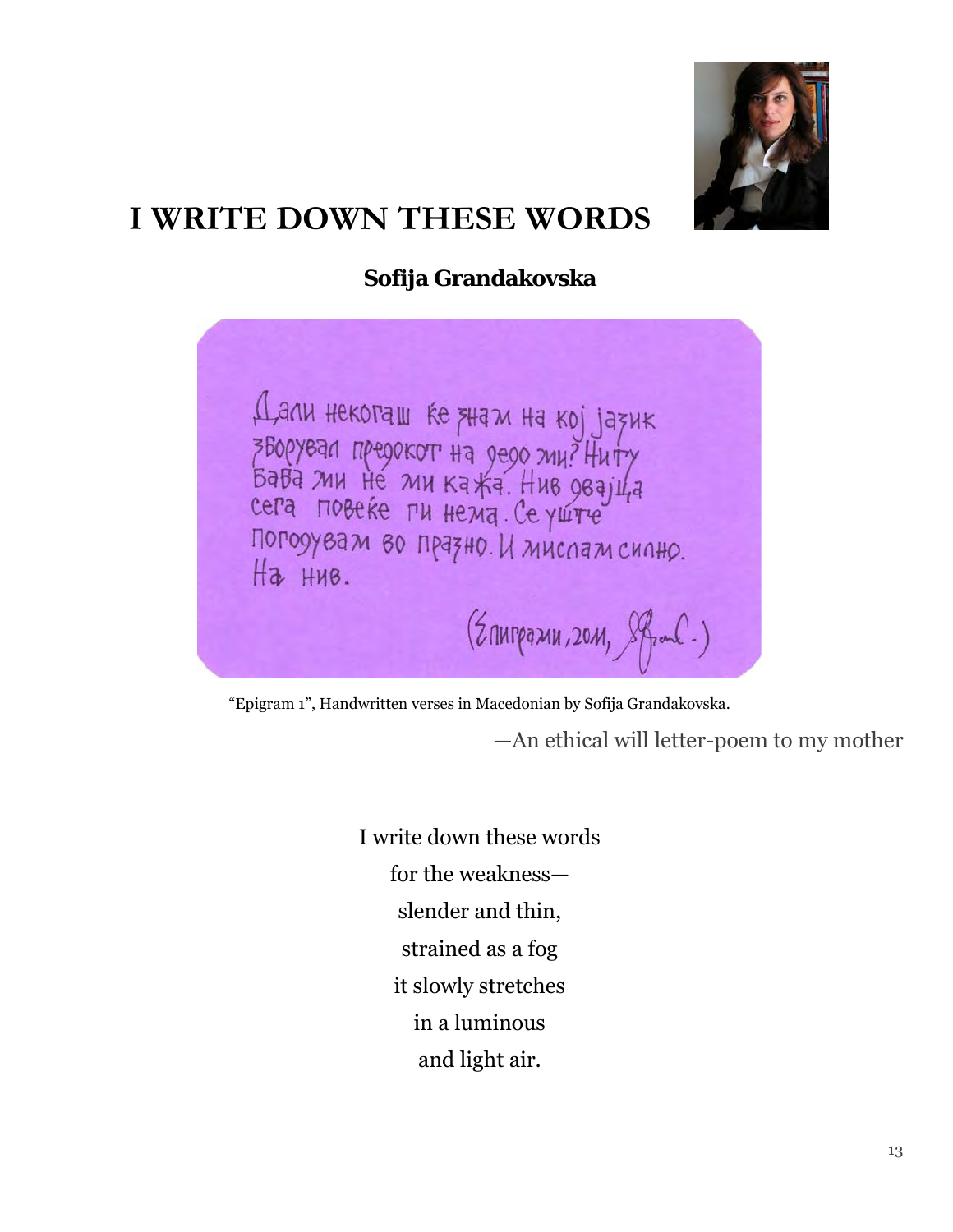I write down these words for the image that as a pedestrian tries slowly to approach from its only known destination as if invited for a kiss it arrives along with the spring that is about to begin in a month or two.

I write down these words to sustain your speech that quietly renounces its survival here, for all eternal times and for all the other times once born by one bright beginning and a typically human end.

I write down these words to honor Your voice worthy first among the first open and alive unwavering as a property that does not cease to endure before each new replacement of what lapses by

and leaves this world without any greeting.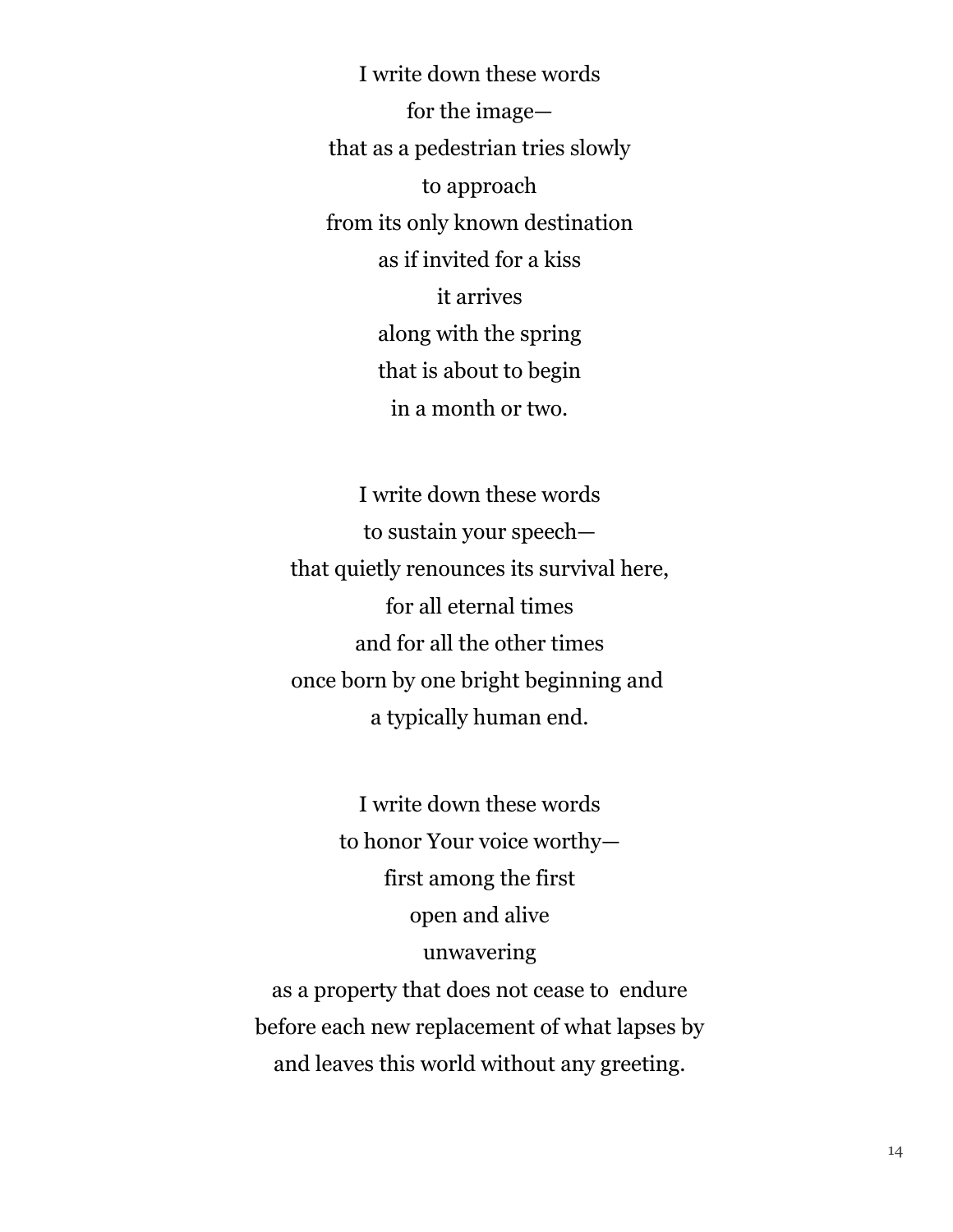As I continue to write down these words my longing exhausted and deeply higher than I myself am torments as a sinner to give a try of all that of what I want to simply tell only to you

that with the arrival of each new temporality every replacement of the garment in a new disguise remains foreign to the freshness of the source, to the always welcoming and enduring mother.

—

I write down these words to testify permanently and clearly like the moon and by the force of a muur-seal that

—

no subtle weakness not a single image that moves like a pedestrian to approach as if kissing do not go along with any deprivation of power, oh, my dear, being in a lasting dissonance with the tears secreted like a shield and do not give in to the pain at all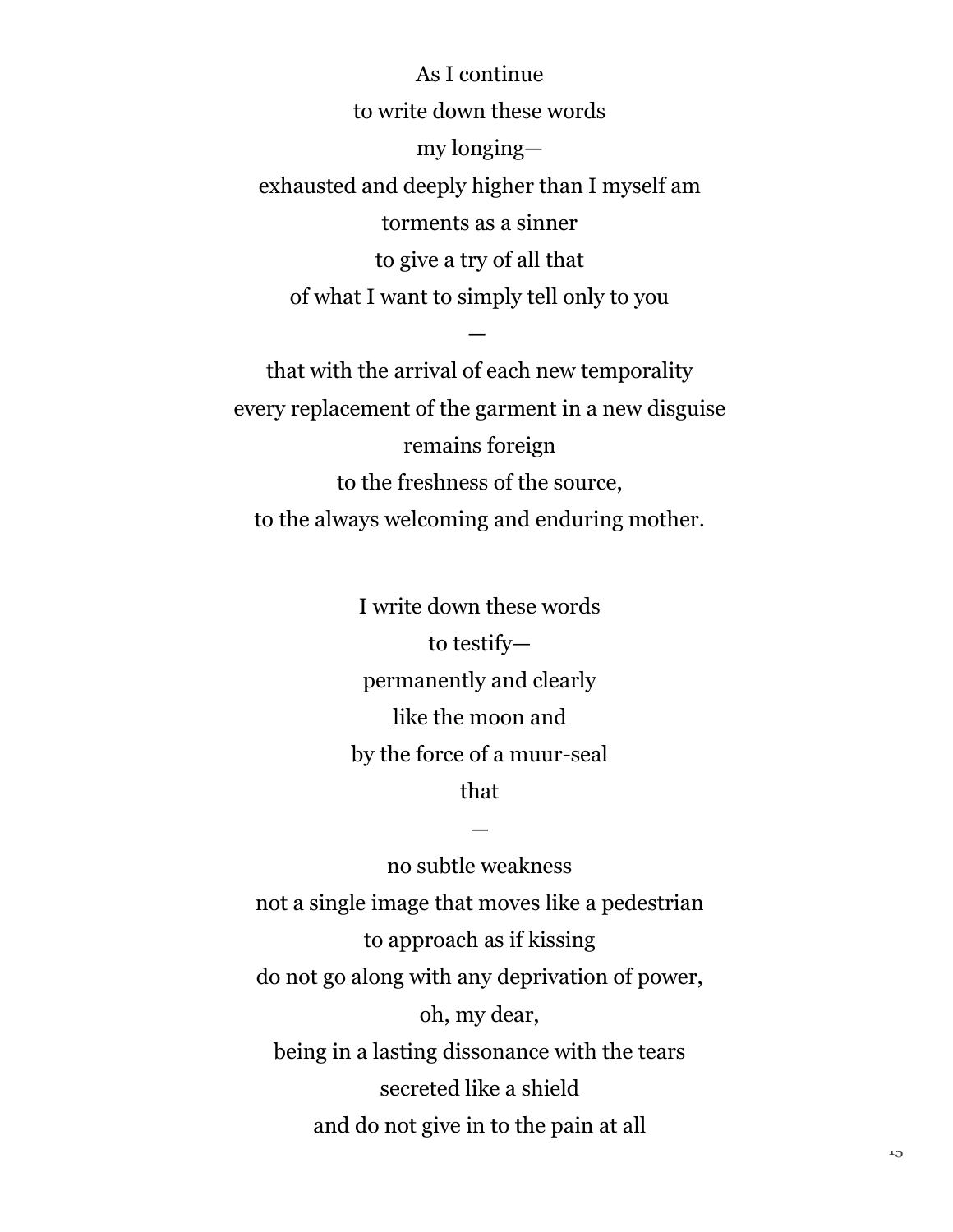to enclose in my heart.

We are bound by love my mother.

I write down these words though the—letters are a long-abandoned manner for you. I still remain a word  $-$ oh $$ but how *oh* could be a word, may be honest at least *oh* is rather a cry for knowledge *oh*, that primal longing with a sorrow and poetry until the hour when one day *oh*, if I become a poet if my words become muur-seal of the colorless color of light, of my beginning, *oh*, of my world itself.

*Oh*, my mother, we are profoundly bound by love.

That is why I leave these words written down here.

— from the book of poetry *Seal* (original in Macedonian: Mухур (Muhur)(2021)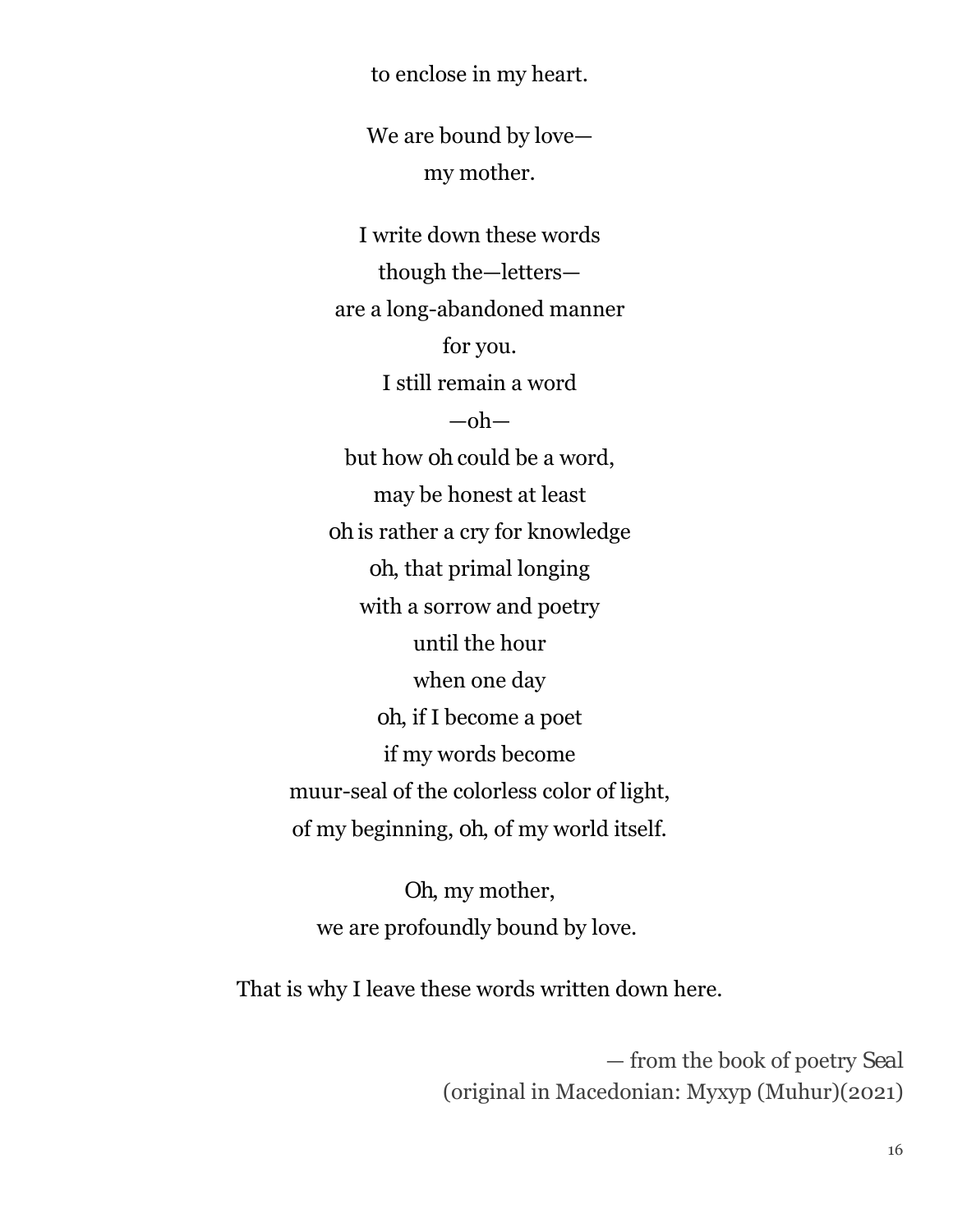

"Epigram 2", Handwritten verses in Macedonian.

**Professor Sofija Grandakovska teaches comparative literature and anthropology of genocide in the Department of Anthropology. She is also a poet and the author of three books of poetry:** *Seal***,** *The Burning Sun***, and** *The Eighth Day* **[sgrandakovska@jjay.cuny.edu.](mailto:sgrandakovska@jjay.cuny.edu)** 

## **DEPARTMENT NEWS: AWARDS AND RECOGNITION**



Congratulations to Professors Shonna Trinch and Edward Snajdr, winners of the 2020 Norman L. and Roselea J. Goldberg Prize from Vanderbilt University Press for the best book in the area of art or medicine, for their book *[What the Signs Say: Language,](https://www.vanderbilt.edu/university-press/book/9780826522771)  [Gentrification, and Place-Making in](https://www.vanderbilt.edu/university-press/book/9780826522771)  [Brooklyn](https://www.vanderbilt.edu/university-press/book/9780826522771)*!

Their creative analysis of storefront signs has now reached the Asian continent.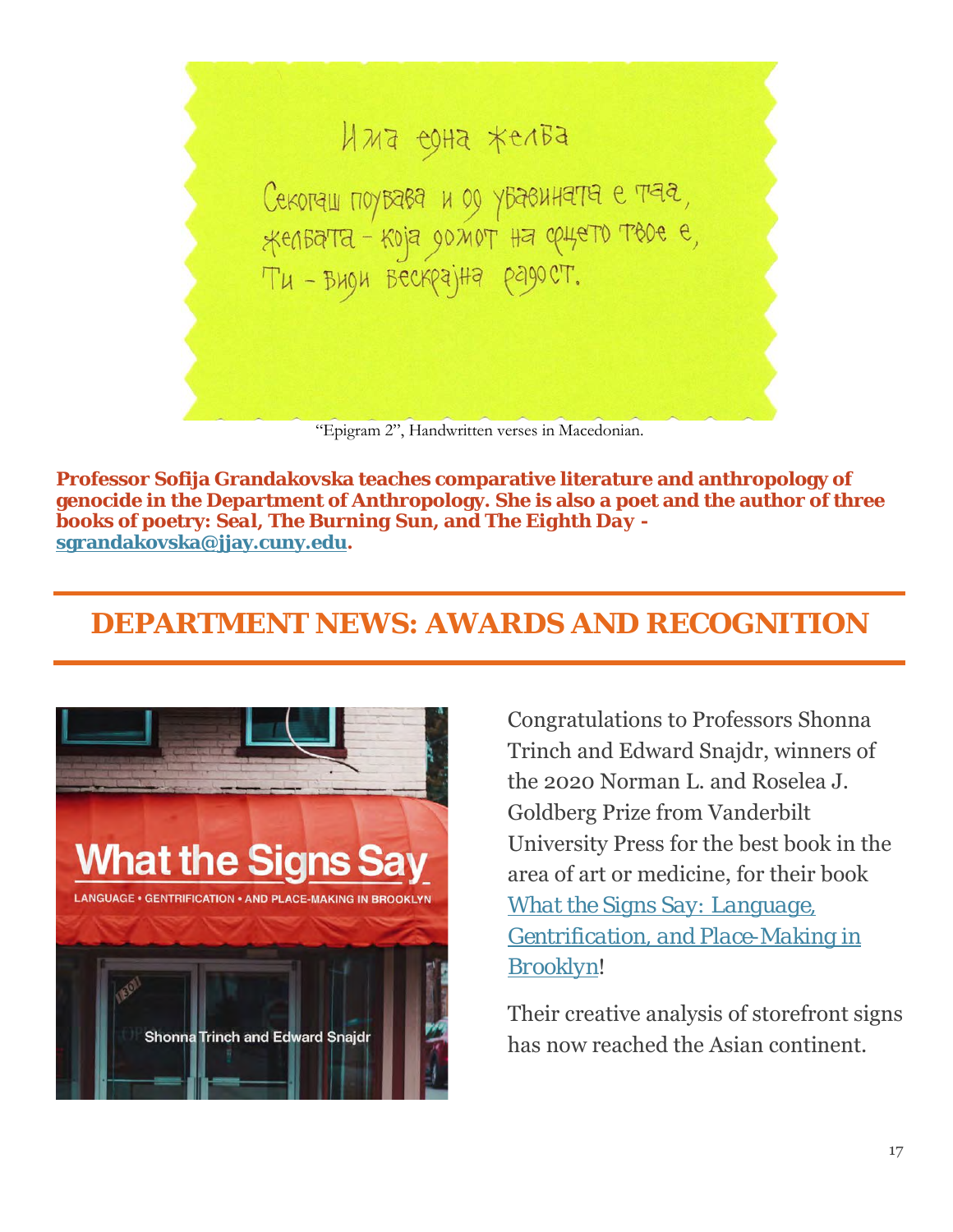# **Reflections on 9/11 and the COVID-19 Pandemic By America Rivera**



The simple mention of topics like 9/11 and the pandemic makes one sympathize with the many who have lost their lives, overall, with those whose families have been affected, who have lost jobs, and with society as a whole. Though I can't share my personal experience of 9/11 because it occurred only four months after I was born, based on the stories I have heard from my parents I can visualize how terrifying

> *Both of these moments in history were not easy for anyone and we should never forget all the lives lost ...*

this day was for everyone. When I asked my mom to elaborate on the morning of September 11th of 2001, her mood instantly changed because she remembers standing at the park with me in her arms and only seeing smoke coming from Manhattan. She was in Sunset Park in Brooklyn, which has a hill where one can see all of Manhattan from Brooklyn. When my mother saw all of that smoke, she panicked and told me that others in the park began yelling: "A war might begin" and "They are attacking us". I can't imagine even seeing the Towers collapse myself or imagine how those working in the area might have felt. My friend's father also shared his experience of reporting live in front of the Towers for the news, and how he saw people jumping out of buildings with his own eyes which was such a traumatic story to share.

On the other hand, I most definitely experienced the COVID-19 pandemic and I have so many thoughts on what has happened over the past two years. I remember it was my freshman year in college and I was so excited because it was a great first experience meeting new people and joining the softball team. As a student-athlete the pandemic took away my very first college softball season, along with my second semester in college which left me devastated. The pandemic actually hurt me mentally because I was stuck at home, upset about my season being cancelled, along with trying to adapt to online classes. I'm sure that I wasn't the only one upset about school closing down because as much as we all say we don't like school, after the pandemic, we have realized just how important it is to interact in person.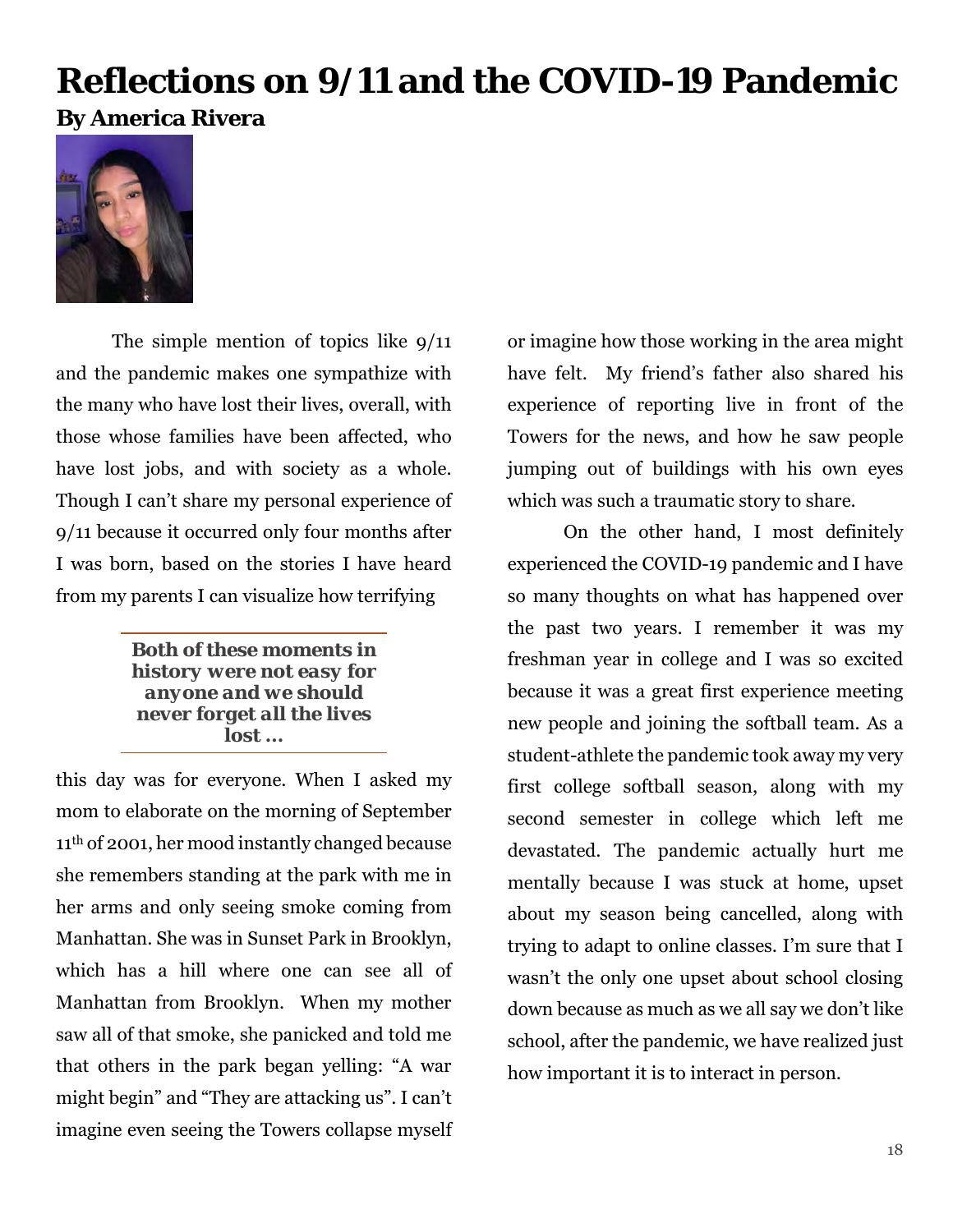In addition, the pandemic did not only cause schools to close down, but jobs as well, leaving so many hopeless without any help. In my experience, I will always be grateful that my parents were financially ready for emergencies and had money saved up because they also lost their jobs. Though the government offered unemployment, undocumented people like my parents couldn't receive or apply for any funds, leaving us worried, just waiting for the pandemic to be over so they could go back to work. Overall, it can be difficult for me to explain 9/11 because I only know stories I've been told, but the pandemic has been a very personal experience. Both of these moments in history were not easy for anyone and we should never forget all the lives lost 20 years ago, or those lost now.



John Jay's Softball team, reunited.

**America Rivera is a second-year student athlete enrolled in Prof. Sofija Grandakovska's class ANT 230-96 Culture and Crime, Fall 2021.**

# **The Coronavirus Pandemic and the Future of Education**

### **By Daniel Seringer**



When I first heard about the Coronavirus, I didn't think that much of it. I was a senior in high school learning about it in my science class. At that point in time, all anyone knew was that there was a virus in China that was very serious with the potential to wreak havoc. In all honesty, I didn't believe that I or anyone else in my class, or anyone in the United States, was at serious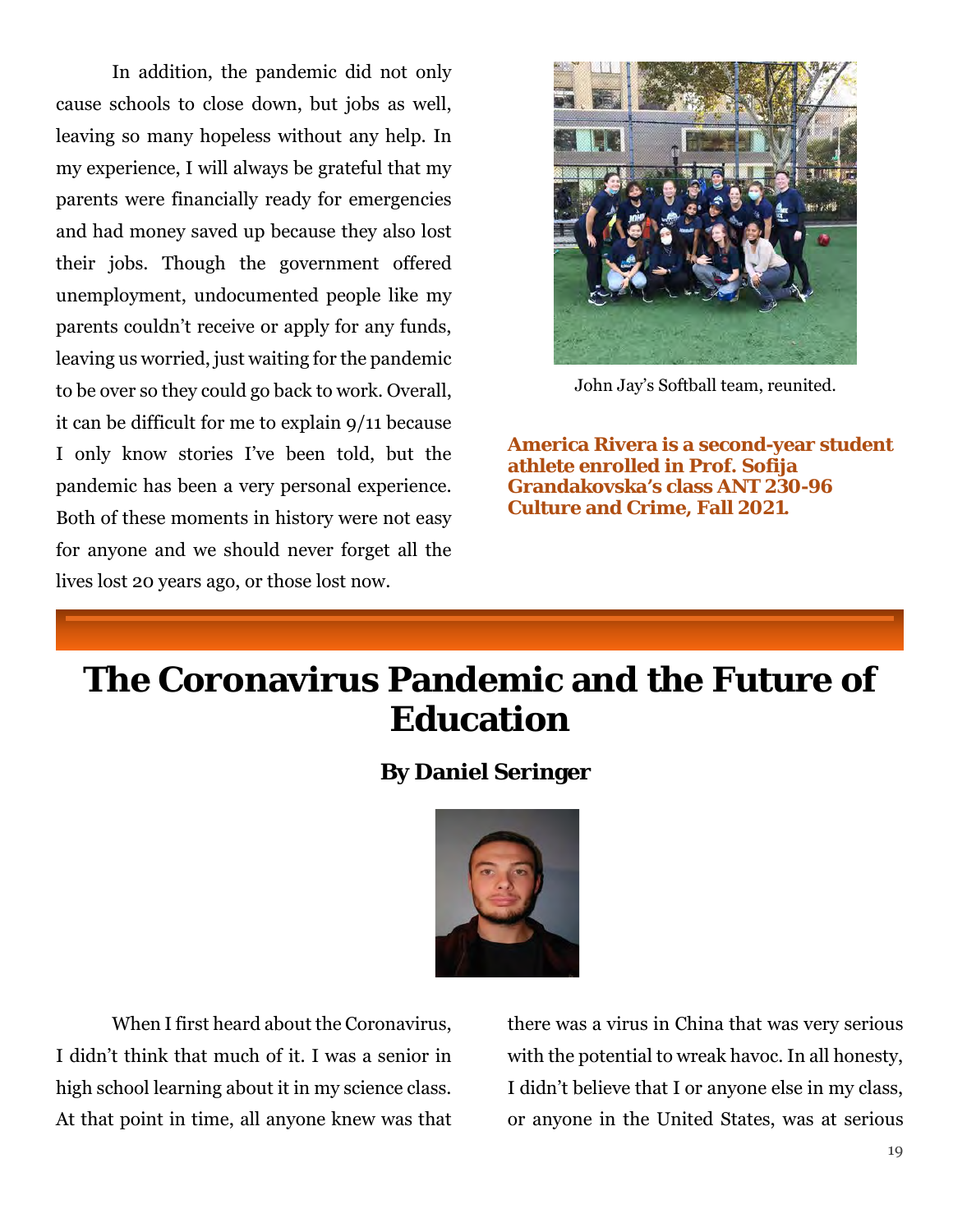risk. In hindsight, I couldn't have been any more wrong.

After a while, my high school stopped having any in-person classes and made the slow transition to online courses. As a result of virtual classes, my fellow classmates and I lost many things—one of the most important things being the ability to be in the same class together and to walk the halls. I know this doesn't seem important, but it is. Just being able to walk around in school with friends is an important experience. I really missed hanging out in school with my friends and being able to talk face to face. Once in college, I really wasn't able to make any new friends there either as a result of the pandemic.

> *This pandemic has drastically changed how students, parents, and schools have approached teaching and the field of education as a whole.*

Not being able to go to campus in person really hurt my chances of making new friends. The memories that I will have of these troubling times are plenty. I will remember the countless hours on my computer in virtual classes and writing essays without the ability to talk to friends or professors if I had any questions. These experiences are really sad because college doesn't last forever, and every moment spent not meeting new people and having fun is a moment you'll never get back. This pandemic has made communicating with other students very difficult. While students communicate through email and text, it makes working on group projects very complicated and stressful.

I honestly don't know what the future of education will look like, but I don't think it will be like it used to be. This pandemic has drastically changed how students, parents, and schools have approached teaching and the field of education as a whole. In-person classes are extremely important for a multitude of reasons. One major reason is for younger kids learning how to communicate with others and forming relationships that will last a lifetime. Schooling will never be the same. Everyone will remember what is happening today, and the future of education will be shaped by this pandemic, for better or worse.



How will remote learning affect young students in special need of social contact?

**Daniel Seringer is currently an undergraduate in Professor Sofija Grandakovska's course ANT 230-Culture and Crime, Fall 2021.**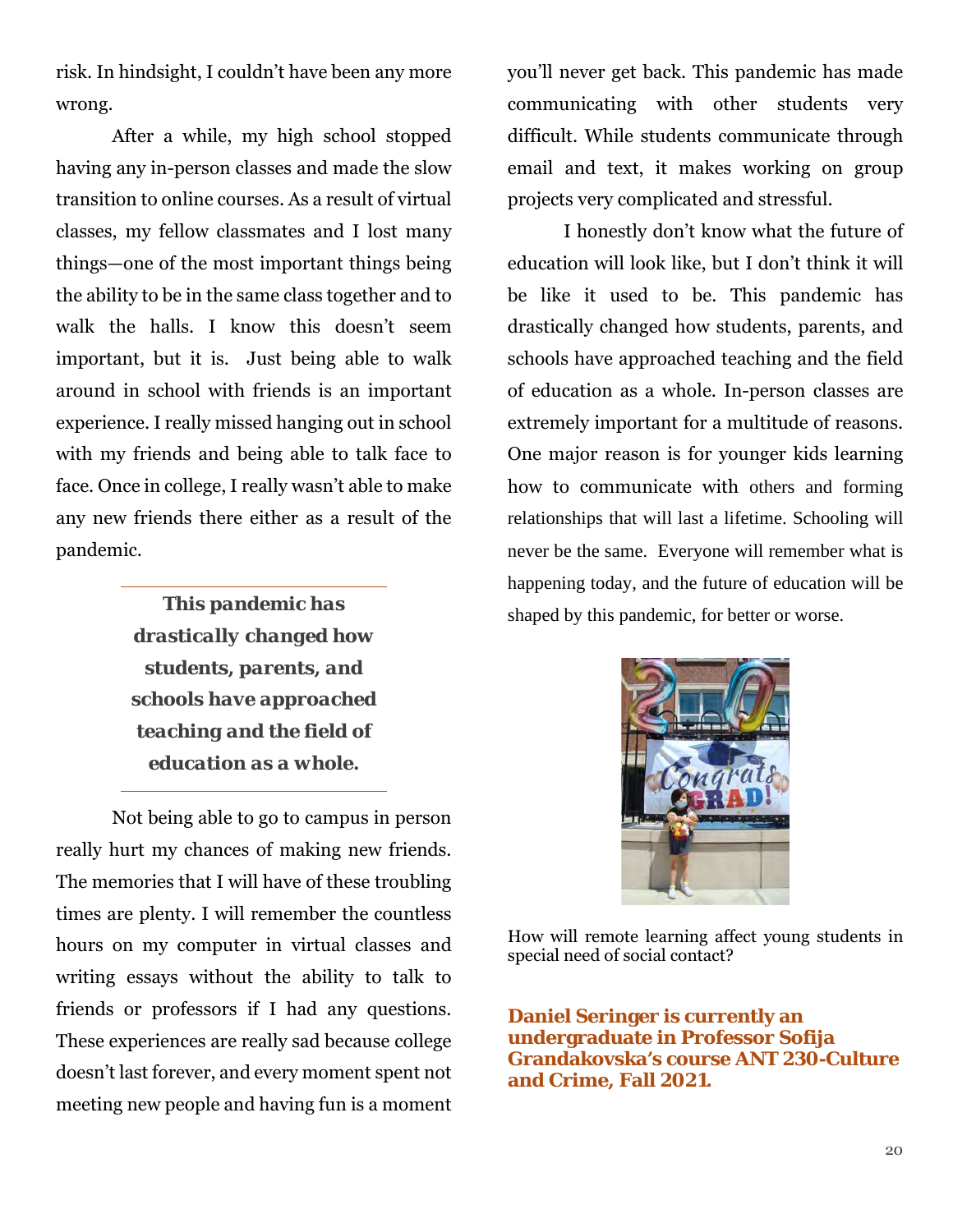# **More Than a Plague**

#### **By Richard Carolina**

*"Life comes at us fast and there is no time to grovel in sorrow"* (Anonymous)

It was the final chapter of 2019. He was overjoyed, ready to begin the rest of his life with her. Each day he would play the narrative over and over in his head, *Will you marry me?*  Leaving for a mission, he knew it the was last time he had to say goodbye. Eight years she stood by his side while he served his country in some foreign territory. She was his direction, his muse. "*I love you"* She would tell him. *"Our life will start soon. A few more months."*

*Hard times create strong men*, he told himself. No one knew why his father hid the news. Maybe to avoid hurting them? Amidst the chaos in the world, there was no reassurance of what the future held, no timetable for the chemotherapy, and no promise of good health. The timing could not have been worse.

The world began to shut down and no one could offer any answers. If any were offered, they led to more questions. The virus entered people's homes like an assassin. He couldn't smell, taste, or breathe. The aches felt as if he was stabbed relentlessly, with no signs of stopping. It didn't matter, he put on his mask and gloves, nursing his ill mother. Unexpectedly, she suffered a broken knee. There was fear of getting her sick, but she could not manage on her own. Turns out

she had been more ill than anyone expected, amplifying the anxiety. The cancer treatments began shortly after her knee healed. The silver lining was that she would not have gotten evaluated if it wasn't for her husband's surgery. It was hard to find optimism but somehow, they did.

*"My heart's just not in it. I don't want to string you along."* Confused and devastated, he felt empty for the first time in his life. She abandoned him at his lowest with no regard for anyone but herself. Vile. Malicious. Repulsive. Before he had the opportunity to cope, the riots began, and he was on the front line. He thought to himself, *we signed up for this?* Seemingly overnight, he became public enemy number one. The department became the center of attention for a terror across the country. *What is wrong with you? Why would you do that, your training taught you better.*

### *Surviving became routine.*

The days grew harsher, abnormal became normal. Surviving became routine. It was better to be out there than at home, where he was alone with his thoughts. *I should have been home*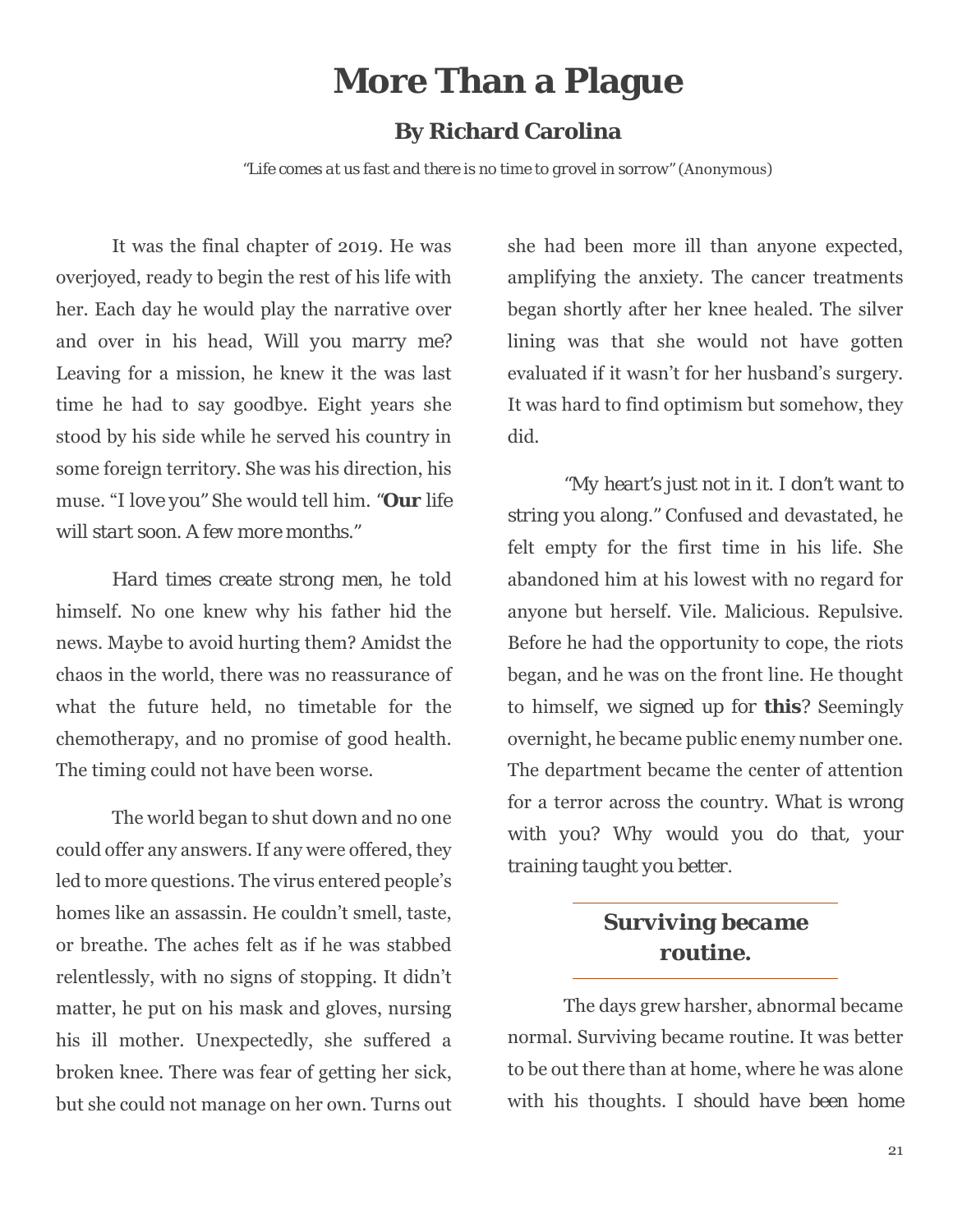*more often. Am I worth it? When does this end?*  One late night, he found himself in the hospital with a torn meniscus. The daily violence had caught up to him. Ironically, he felt euphoric, *I can finally sleep*. Trapped in is his mind while he recovered, that euphoria quickly faded. Loneliness, grief, guilt, and boredom swiftly crept in. This was his pandemic.

*This story is my way of thanking all those who were there for me, unconditionally, unapologetically, with absolutely no regrets. You have made me a better person. Thank you.* **Richard Carolina is an undergraduate in the Criminal Justice BS program enrolled in Professor Sofija Grandakovska'a course ANT 210-98 Sex and Culture, Fall 2021.**





### **A scene at Zuccotti Park, located in the Financial District - New York City, 2011.**

Protests continued over social inequality and corporate greed, spurring the Occupy Movement heralded by the slogan, "We are the 99%". This slogan is in part attributed to anthropologist David Graeber.